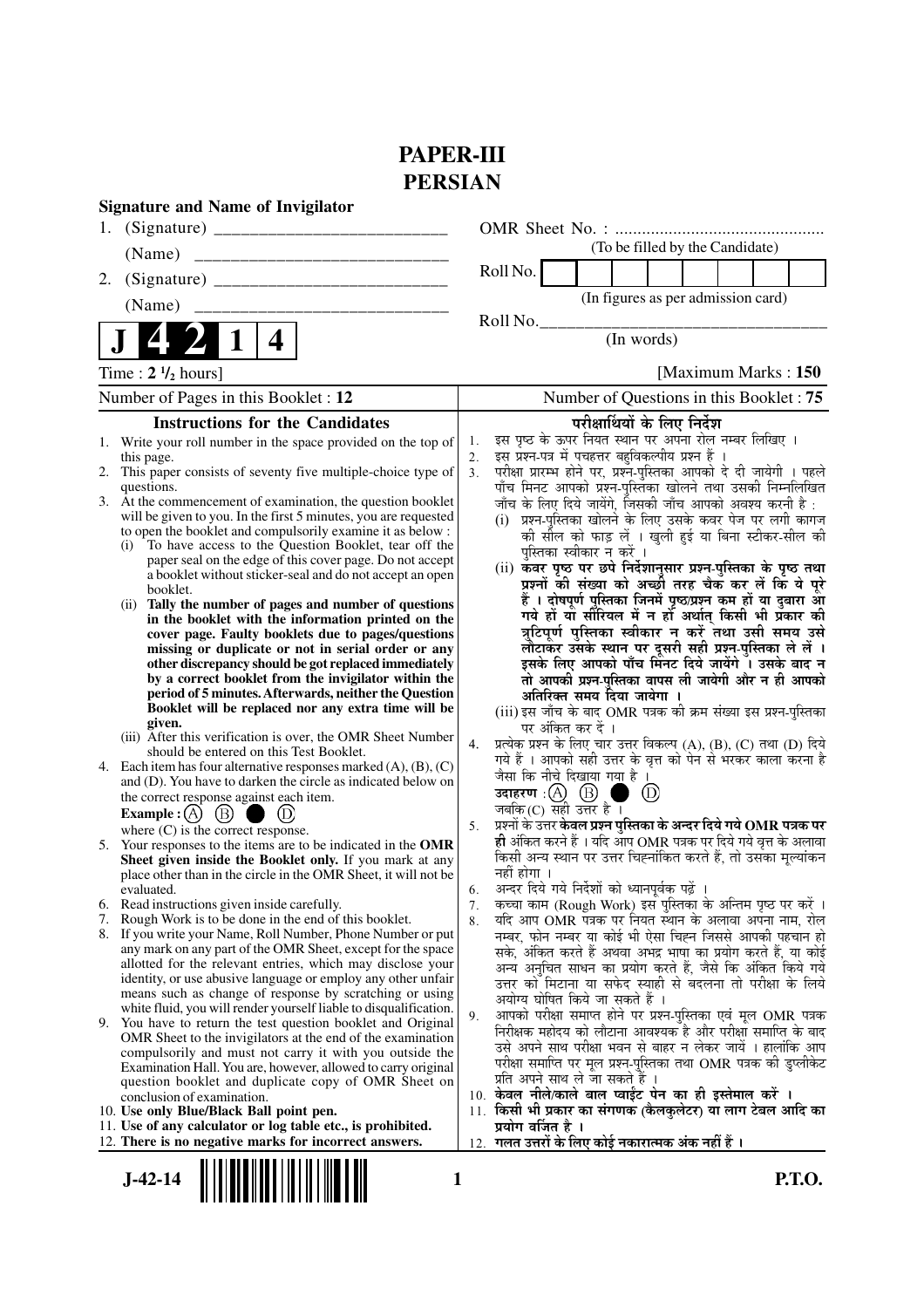# **PERSIAN** PAPER-III

Note: This paper contains seventy five (75) objective type questions of two (2) marks each. All questions are compulsory.

این ورقهٔ امتحان دارای **هفتادر پنج** پرسش است - بارم *هر پرس*ش **دو (2**) است - پاسخ *همهٔ پرس*ش ها را بدهید -

Persipolis was the capital of 1.

$$
(A) \quad \blacksquare \quad \blacksquare
$$

$$
\qquad \qquad \text{(B)} \quad \text{a) } \quad
$$

- ىيانى ھا (C)
- $(D)$  طاھريان
- $2.$ Which part of Indian Subcontinent was ruled by the Achaemanians?
	- $(A)$   $\omega^{\mu}$
	- (B) گجرات  $\vec{z}$
	- آند*هراپ*ردیش (C)
	- مہاراشترا (D)
- 3. يزدگردسوم $\zeta$  was the
	- (A)  $32^{nd}$
	- (B)  $26^{th}$
	- (C)  $36^{th}$
	- (D)  $39^{th}$

ruler of the Sassanian dynasty.

- The Iranians generally use  $\overline{4}$ .
	- تقویم پہلوی (A)
	- تقويم قمري (B)
	- تقويم شنسي (C)
	- تقويم مسجى (D)

## Paper-III

5. Which Indian game was taken to Iran<br>(A)  $\vec{\zeta}$   $\vec{\zeta}$ <br>(B)  $\vec{\zeta}$   $\vec{\zeta}$ <br>(C)  $\zeta$ 

- 
- ورق بازی (D)
- **6.** Lahore was made capital by  $(A)$  للجوقي حا غزنوی حای دورهٔ آخر (B)
	- تا تاری ھا $\mathbb{C})$
	- $(D)$   $\downarrow$   $\downarrow$
- $\overline{7}$ . Anwari belonged to
	- $(A)$  مازندران
	- $(B)$   $|$
	- $(C)$   $C_2$
	- آذربایجان (D)
- 8. Samarqand is a city in
	- ازبکستان (A)
	- آذربایجان (B)<br>افغانستان (C)<br>تاجیکستان (D)
	-
	-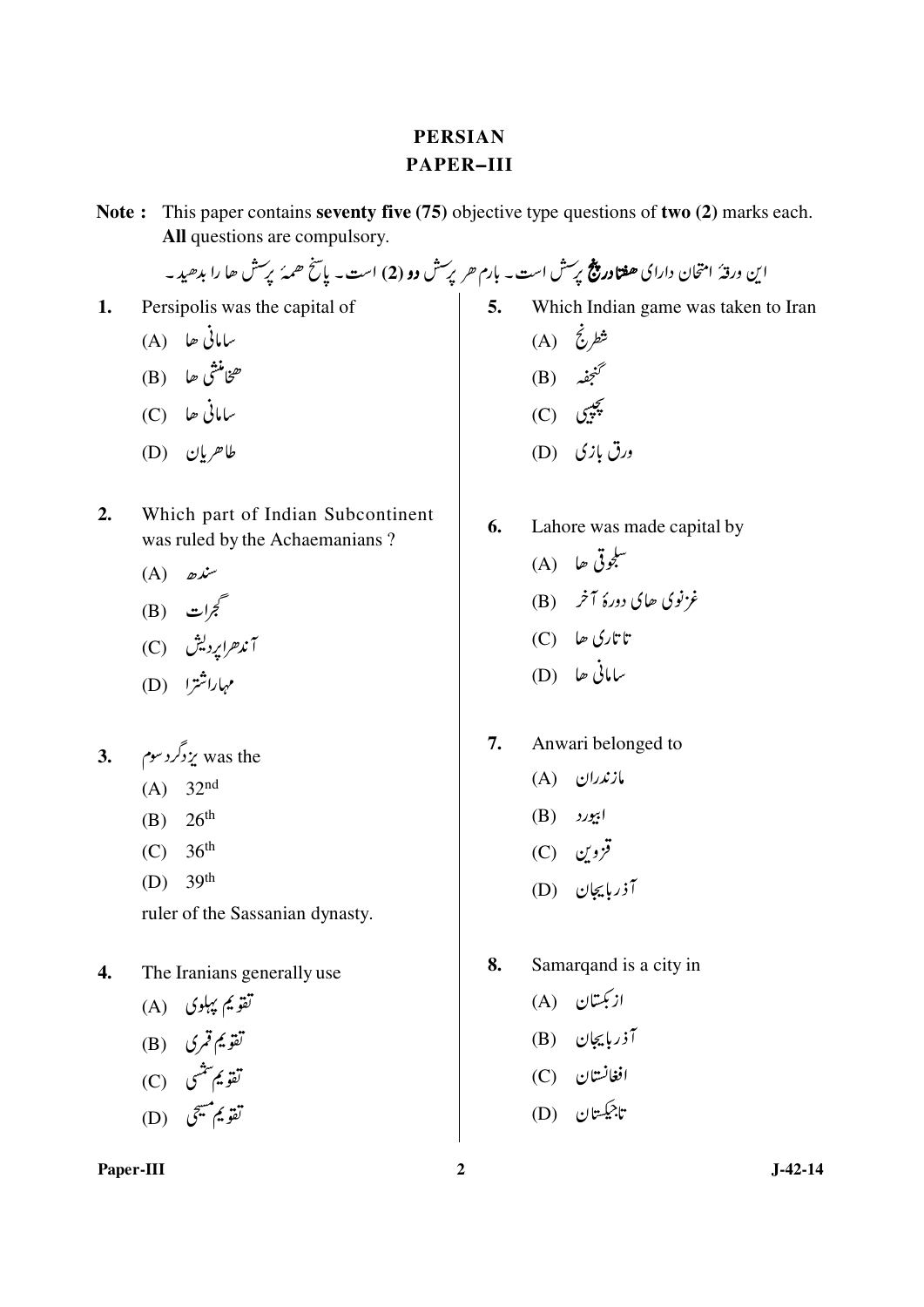- 9. Hasan Sijzi was a contemporary of
	- مسعود سعد سلمان (A)
	- $(B)$  فیضی
	- امیر خسرو دھلوی (C)
	- مرزا عبدالقادر بيدل (D)
- 10.  $\dot{\tilde{\zeta}}$  is the birth place of
	- غاقانی (A)
	- (B)  $\mathcal{E}$   $\mathcal{E}$
	- $(C)$   $\dot{\zeta}$
	- (D)  $\int_{-\infty}^{\infty}$
- 11. Nizamul Mulk established a chain of
	- بیارستانها (A)
	- $(B)$   $U^{1}$
	- يالاشيگاھها (C)
	- دارالتراجم (D)
- 12. اورنگ زيب**3** is buried at
	- دولت آباد (A)
	- (B) گجرات
	- خلدآباد (C)
	- اورنگ آباد (D)

- **13.** انوارسيلي **i**s a version of کلیله و دمنه (A) کتھاسرت ساگر (B)  $(C)$  لیٹا مہابھارت (D)
- 14.  $\overline{\mathcal{C}}$  was composed by امپرخسرو دھلوی (A) (B) فیض  $(C)$  خاتفی  $(D)$   $\mathcal{J}$
- 15. تذکرۂ میخانہ  $\ddot{x}$  was compiled by عبدالنبي (A) سراج الدين على خان آرزو (B) بِهَگُوان داس ھندي (C) بندرابن داس خوشگو (D)
- of استاد is the ابوالعلای تخجوی ۔ **16.** ىنائى (A)  $(B)$  انوری كمال الدين اصفهاني (C) غاقانی (D)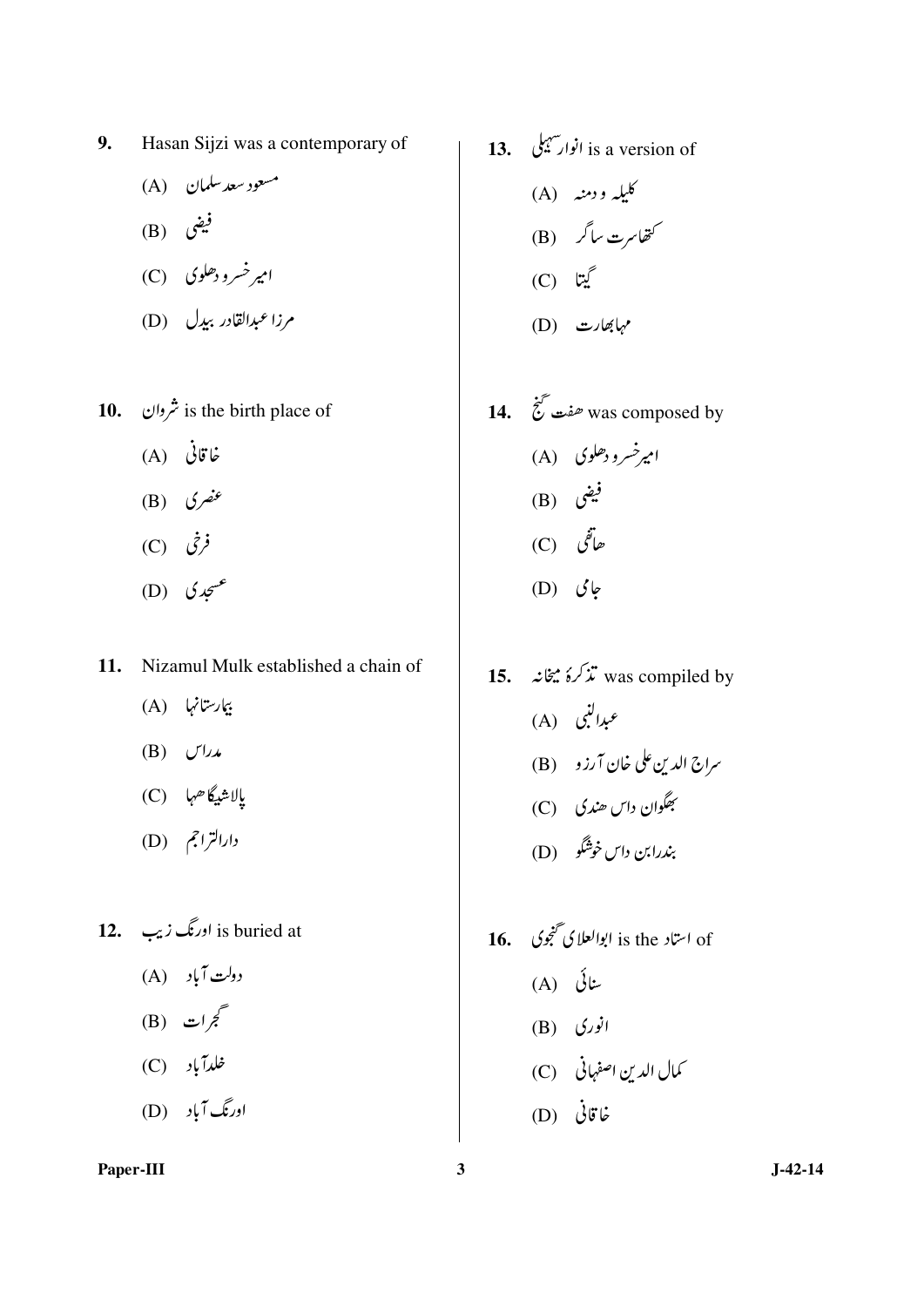- بسم الله الرحمٰن الرحيم للمعج 17. ھست کلید درگنج حکیم is the opening couplet of نل دس (A) دول رانی وخضرخان (B) مخزن الاسرار (C) ھفت پېکر (D)
- حردو عالم قيت خود گفته اي 18. نرخ بالاکن که ارزانی ھنوز

is a couplet by

- $(A)$  فیض
- صائب (B)
- غاقانی (C)
- امپرخسرو (D)
- 19. Celebrated  $\stackrel{\sim}{\sim}$  were composed by
	- ابوالفرج روني (A)
	- $(B)$  فَلَكَنَ
	- مسعود سعد سلمان (C)
	- حسن غزنوی (D)
- 20. 1000 couplets of Daqiqi are included in
	- مثنوی مولا نا روم (A)
	- شاھنامۂ فردوی (B)
	- حديقة الحقيقت (C)
	- ليلي ومجنون نظامي (D)
- 21. Hasan Sijzi was born at
	- $(A)$  لاهور
	- بدايون (B)
	- ياني پت (C) *(D)* رحل
- 22. الدين اولياء was a disciple of خواجه<sup>رمعين</sup> الدين چشق (A) شخ<br>شخ حمید الدین ناگوری (B) خواجه قطب الدين بختيار كا كې (C) شخ فريدالدين گنج شکر (D)
- 23. is the Persian translation of
	- (A) ليبتا  $(B)$  رامایں
	- (C) مہابھارت
	- بوگ وشت (D)
- 24. passed away in امیر خسرو دھلوی  $(A)$  1325 AD  $(B)$  1275 AD  $(C)$  1344 AD (D)  $1343$  AD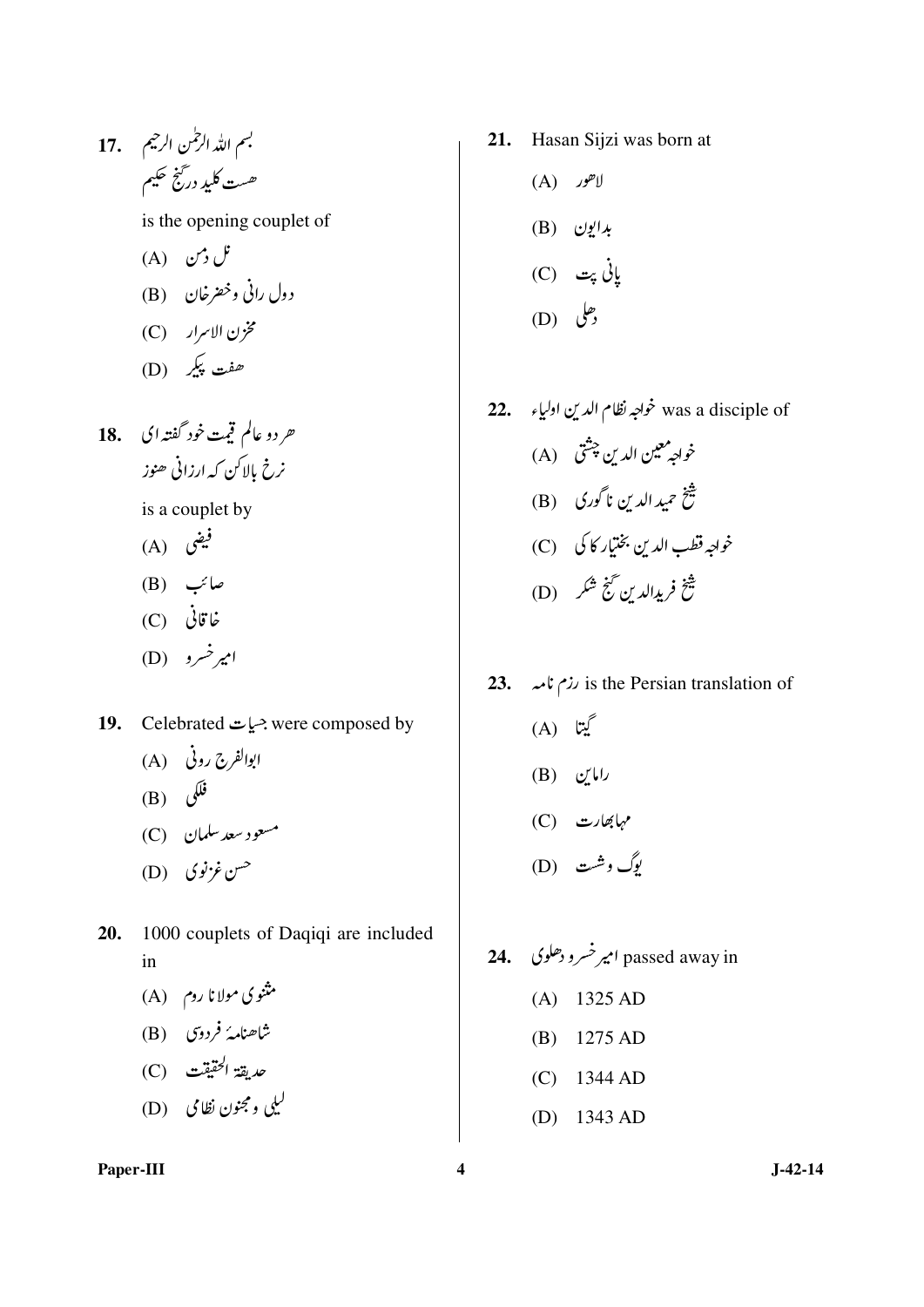- died in مسعود سعد سلمان 25.  $(A)$  1121 AD  $(B)$  1130 AD  $(C)$  1136 AD (D)  $1131$  AD
- 26. خو زمان awarded the title of محمد بن تغلق  $f_{\Omega}$ 
	- سراجی خراسانی (A)
	- $(B)$  بارىچارىتى
	- ىشى دېير (C)
	- $(D)$   $\psi$
- **27.** كشف الحجوب**27.** was written during دورهٔ غزنوی حا (A) دورۂ سامانی ھا (B) دورهٔ خوارزم شاھیان (C)
	- دورهٔ طاحریان (D)
- **28.** Subject matter of ذخیرهٔ خوارزم شاهی
	- $(A)$  فلسفه
	- (B) تارىخ
	- $(C)$   $\zeta$
	- $(D)$   $\rightarrow$
- Paper-III
- امام غزالی . 29. died at  $(A)$  سبز وار اصفہان (B)  $(C)$   $\mathbf{C}$ 
	- $(D)$   $dQ$
- 30. ابوالفرج روني was the contemporary of مسعود سعد سلمان (A) خيام (B) غاقانی (C) رودکی (D)
- $(A)$  تطعات (B) شنویات  $(C)$  رباعیات  $(D)$  غزلیات
- of Sa'di was مرشد . .32  $(A)$  ننائی خواجه عبدالله انصاری (B) شہاب الدین سہروردی (C) فريد الدين عطار (D)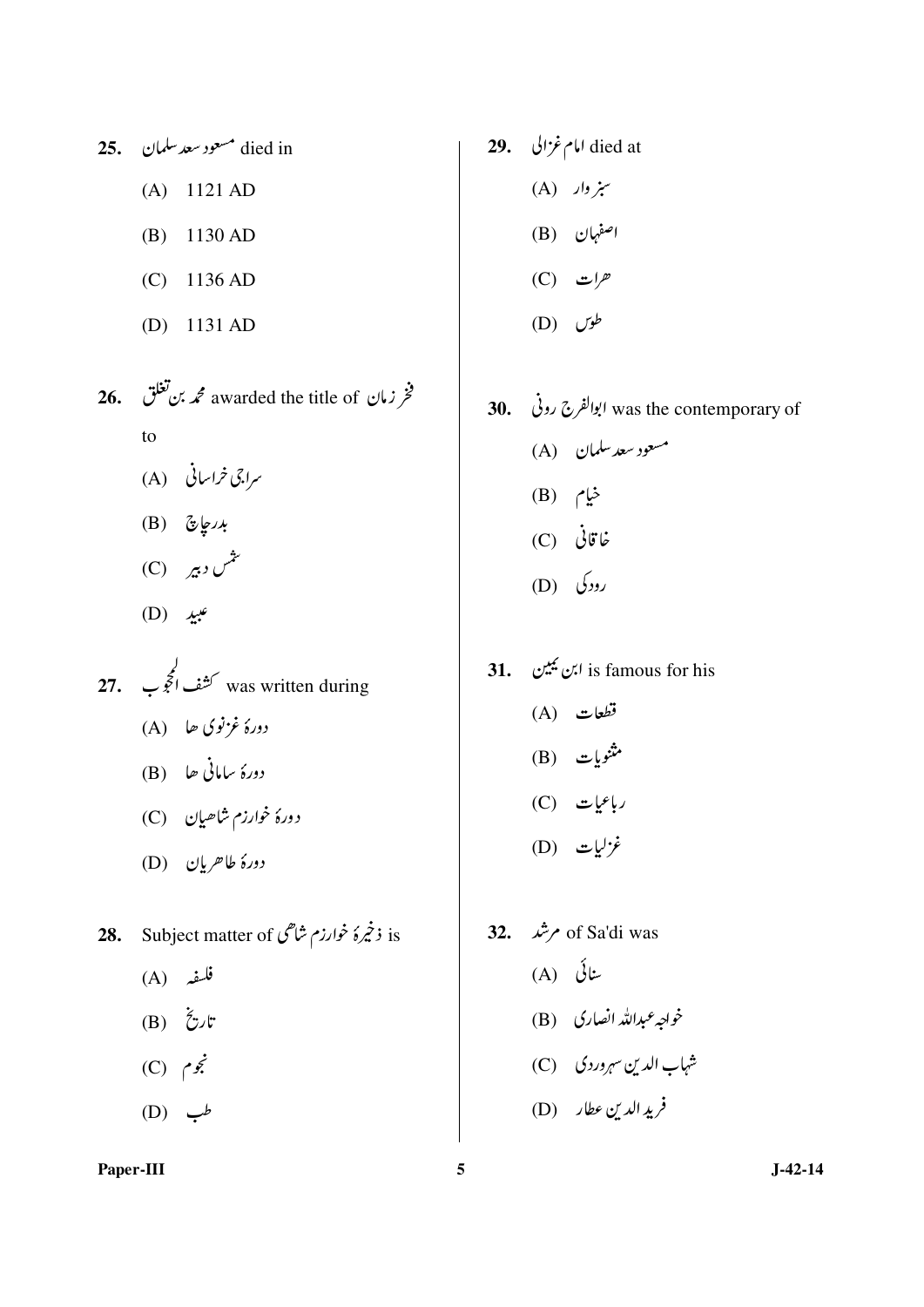- s a work of فيه مافيه . 33. ىنائى (A) ابوسعيد ابوالخير (B) مولانا جلال الدين رومي (C) (D)  $\omega$
- غزل رودکی وار نیکو بود ... 34 غزلهای من رودکی وارنیست

This couplet was composed by

- $(A)$  فردوی
- (B) عنصری
- $(C)$  (C)
- $(D)$   $(\dot{\zeta})^2$
- wrote ملک جو بنی 35.
	- تاريخ وصاف (A)
	- ناسخ التواري<sup>خ</sup> (B)
	- تاریخ جہان گھا (C)
	- تاريخ گزېږه (D)
- 36. زادالمسافرین**:** 36.
	- نام خسرو (A)
	- <sup>حس</sup>ن نظامی (B)
	-
	- قطران تبریزی (D)
- Paper-III
- remained attached with امیر خسرو دھلوی ۔ 37. the courts of
	- بک بادشاہ (A)
	- هفت سلطان (B)
	- سه بادشاه (C)
	- نه بادشاه (D)
- **38.** الممآثر: is the history of دورهٔ قطب الدین ایبک (A) دورهٔ تغلق حا (B) دورهٔ از بک حا (C)  $(D)$  (D) وورهٔ لودی حا
- الإياليها الساقي ادر كأسا و ناولها \_\_39. كەعشق آسان نمود اوّل ولى افباد مشكلها The figure of speech employed in this

couplet is (A) تشبیه

- استعاره (B)
- $(C)$   $\tilde{c}^{\mathcal{C}}$
- ساقة الاعداد (D)
- 40. مُباءِ الدين برني 40. 40 امپر خسرو دھلوی (A) ابوالفرج روني (B) مسعود سعد سلمان (C)
	- سراجی <del>ف</del>راسانی (D)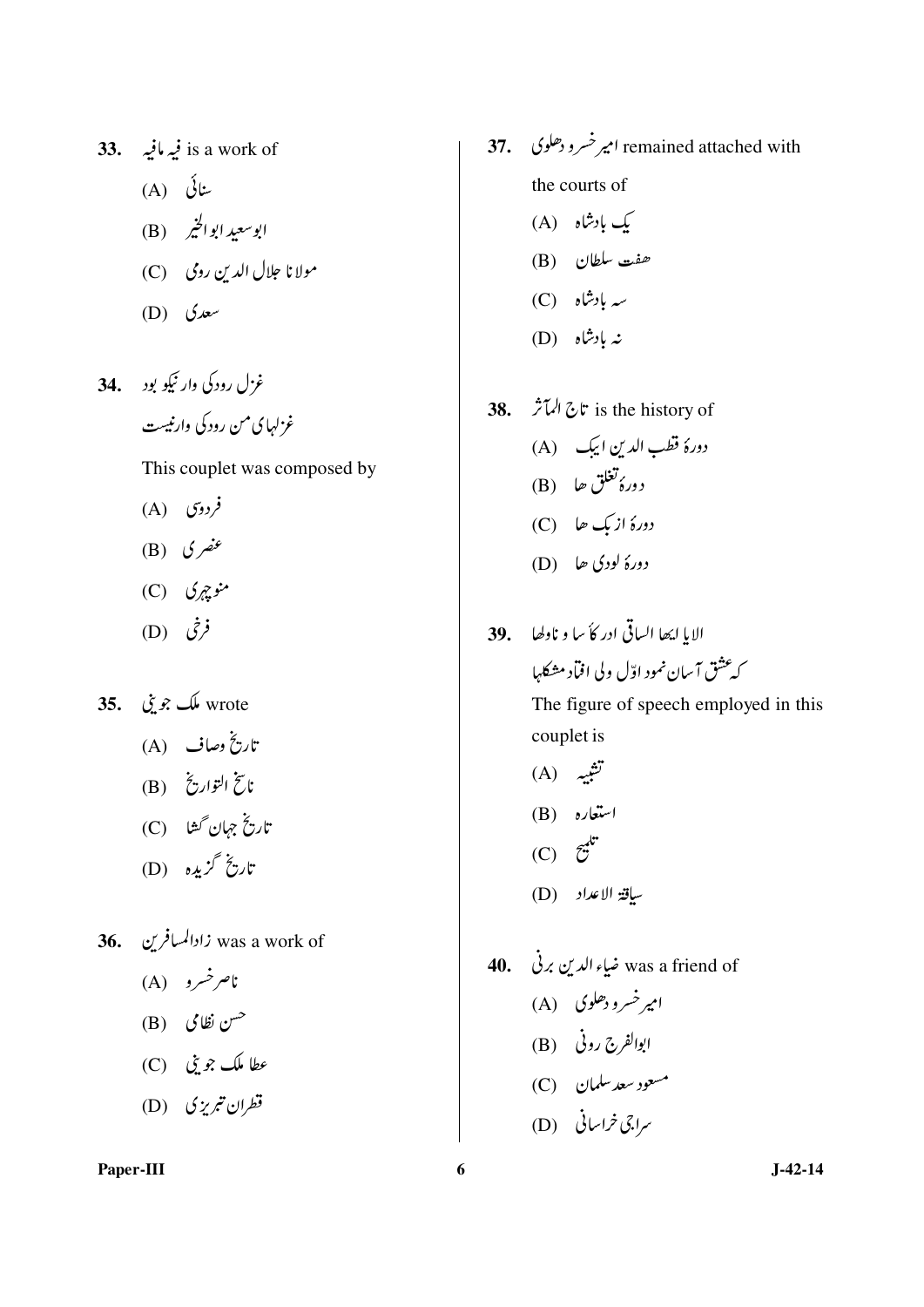Colopten in Persian is 41.

- حاشیہ (A) پيش تخن (B)
- $(C)$   $\mathcal{L}^{\mathcal{I}}$
- $(D)$   $\mathcal{L}$
- means علم بلاغت 42. برھان دادن (A) زبان شاسی (B) بخو بي تخن گفتن ونوشتن C) علم عروض (D)
- is published from سفينۂ ھندی . 43.  $(A)$  (A)
	- $(B)$   $\ddot{\omega}$
	- (C)  $\hat{y}$
	- (D) پنجور)
- 44. The title  $\sqrt{1}$  was conferred on
	- بِھگوان داس ھندي (A) بند رابن داس (B) آنندرام مخلص (C)
	- منو*هر دان توسن* (D)
- Who criticised Indian Perisna Poets 45.
	- شخ محم*ر على حزي*ن (A) (B)  $\bigcup$   $\mathcal{L}$ : آنندرام مخلص (C) عرفی شیرازی (D)

46. Gita was translated at the order of

- شاهنشاه اکبر (A) (B) تغلق $\mathcal{L}$  ). بہادرشاہ ظفر (C) محمدشاه (D)
- 47. *عبدالقادر* ببدل**97.** is entitled خلاً ق المعاني (A) ملك الشعراء (B) ابوالمعاني (C) نغزگوی *عص*ر (D)
- served the court of محمود گاوان .48 بريډ شاهی (A) قطب شاهی (B)  $(C)$  نہمنی عادل شاهی (D)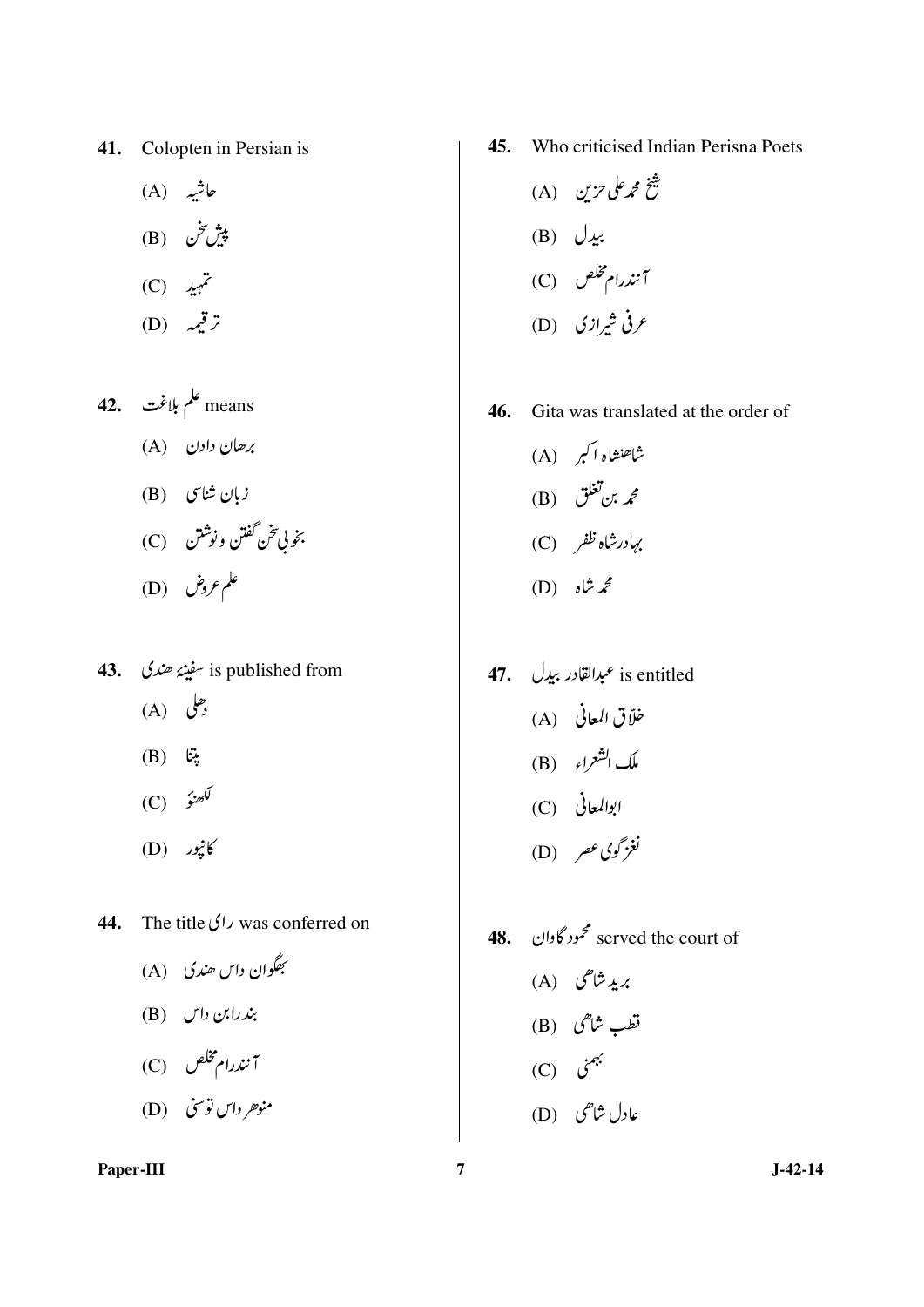- 49. When two or more words resembling one another in form are used, it is called
	- براعت استہلال (A)
	- (B)  $d\omega$   $d\omega$ ارسال المثل (C) حجنيس (D)
- اگر آن ترک شیرازی بدست آرد دل مارا مج بخال هندوش بخشم سمرقند وبخارا را

is composed in

- **51.** Which letter is  $y^2$ ? دارلخلافه (A) فخر الدين (B)
	- $(C)$  القم
	- (D)  $\mathcal{L}^{\mathcal{J}}$
- was composed by مثنوی سوز و گداز 52. کلیم کاشانی (A) پیارے لال ا<sup>لف</sup>ق (B) نعمت خان عالي (C) نوعي حوشاني (D)

53. Who preferred his Persian poetry over his Urdu poetry?

- 54. The Persian poet killed during 1857 uprising was
	- $(A)$   $\ddot{x}$
	- صدرالدین آزرده (B)
	- امام بخش صہبائی (C)
	- موس خان موس (D)
- The name of سرور شہید was 55.
	- ملا صدرالدین (A)
	- (B)  $\lambda^2$
	- خم الدين (C)
	- ابوالقاسم (D)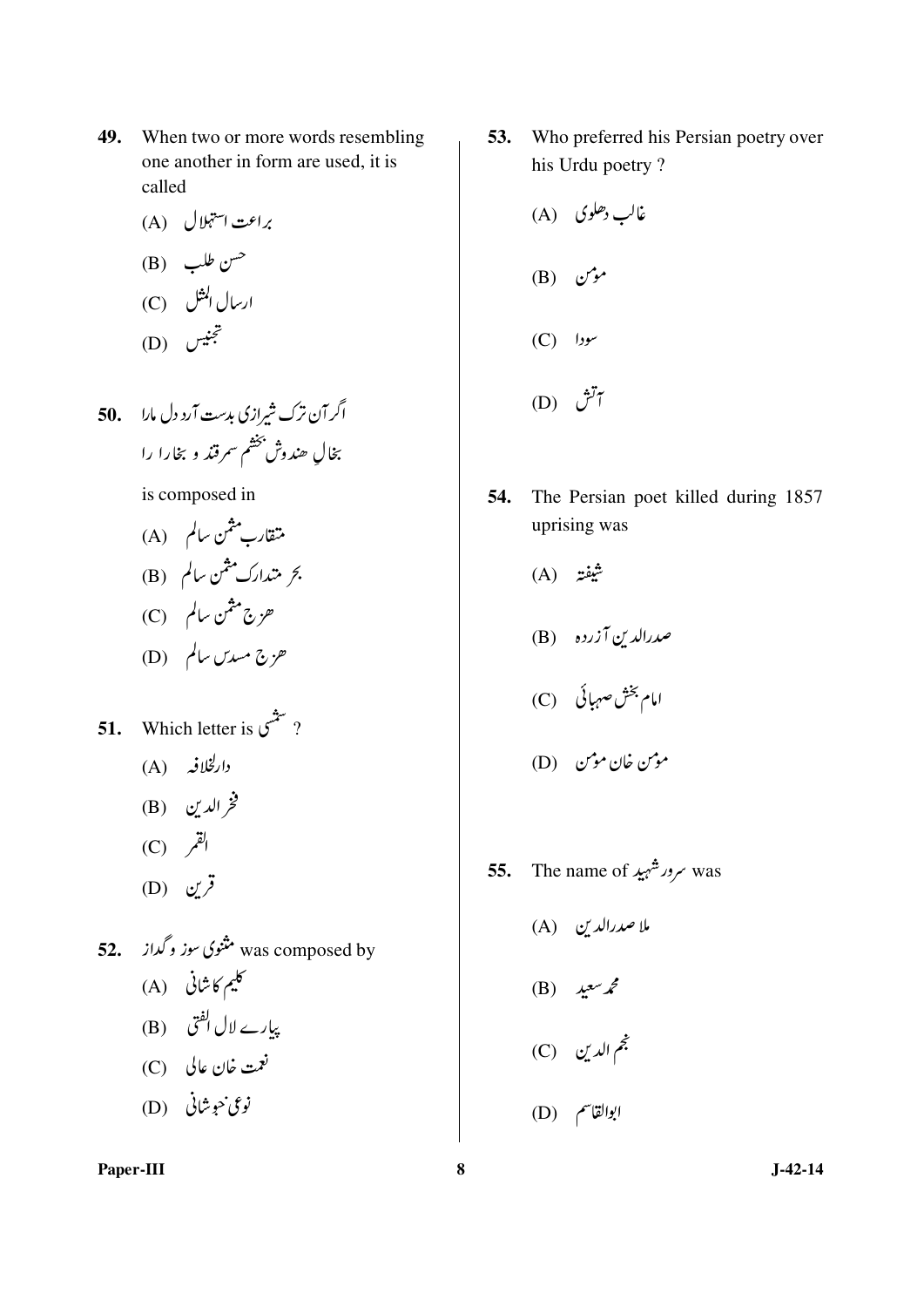56. 
$$
6\sqrt{e^{b}}
$$
 lived during the reign of  
\n(A)  $6\sqrt{2}$   
\n(B)  $3\sqrt{2}$   
\n(C)  $4\sqrt{2}$   
\n(D)  $3\sqrt{2}$   
\n(D)  $3\sqrt{2}$ 

57. Renaissance in Persian is

- $(A)$  جنبش (B)  $\vec{z}^{\mathcal{T}}$ شورش (C)
- نشأة الثانيه (D)
- is situated in بخارا 58.
	- تاجيڪستان (A)
	- ازبکتان (B)
	- $(C)$  افغانستان
	- $(D)$  ایران
- 59. بہار مشہدی was given the title of منتخب الشعرا (A) خلاً ق المعاني (B) ملك الشعرا (C) افضل الشعرا (D)

60. 
$$
\sqrt{2} \int_{\sqrt{2}}^{\sqrt{2}} f(x) \, dx
$$
\n(A) 
$$
\sqrt{2} \int_{\sqrt{2}}^{\sqrt{2}} f(x) \, dx
$$
\n(B) 
$$
\int_{\sqrt{2}}^{\sqrt{2}} f(x) \, dx
$$
\n(C) 
$$
\int_{\sqrt{2}}^{\sqrt{2}} f(x) \, dx
$$
\n(D) 
$$
\int_{\sqrt{2}}^{\sqrt{2}} f(x) \, dx
$$

- of Sadiq-i-Hedayat is سرقطرۂ غون .61 collection of
	- $(A)$  نه داستان
	- $(B)$  إزده داستان
	- بیت داستان (C)
	- ينج داستان (D)
- 62. Mohd. Iste'lami (استعلامی) has written
	- تاریخ ببداری ایرانیان (A) شعر معاصر (B) تاریخ نثر معاصر (C) بررسی ادبیات امروز ای<sub>ب</sub>ان (D)
- **63.** انجمن ادنی **63.** was formed by نيايو ثق**ي**<br>نيايو ثقي على اصغر حكمت (B)  $(C)$   $\sqrt{2}$ برویز ناتل خانلری (D)

 $J-42-14$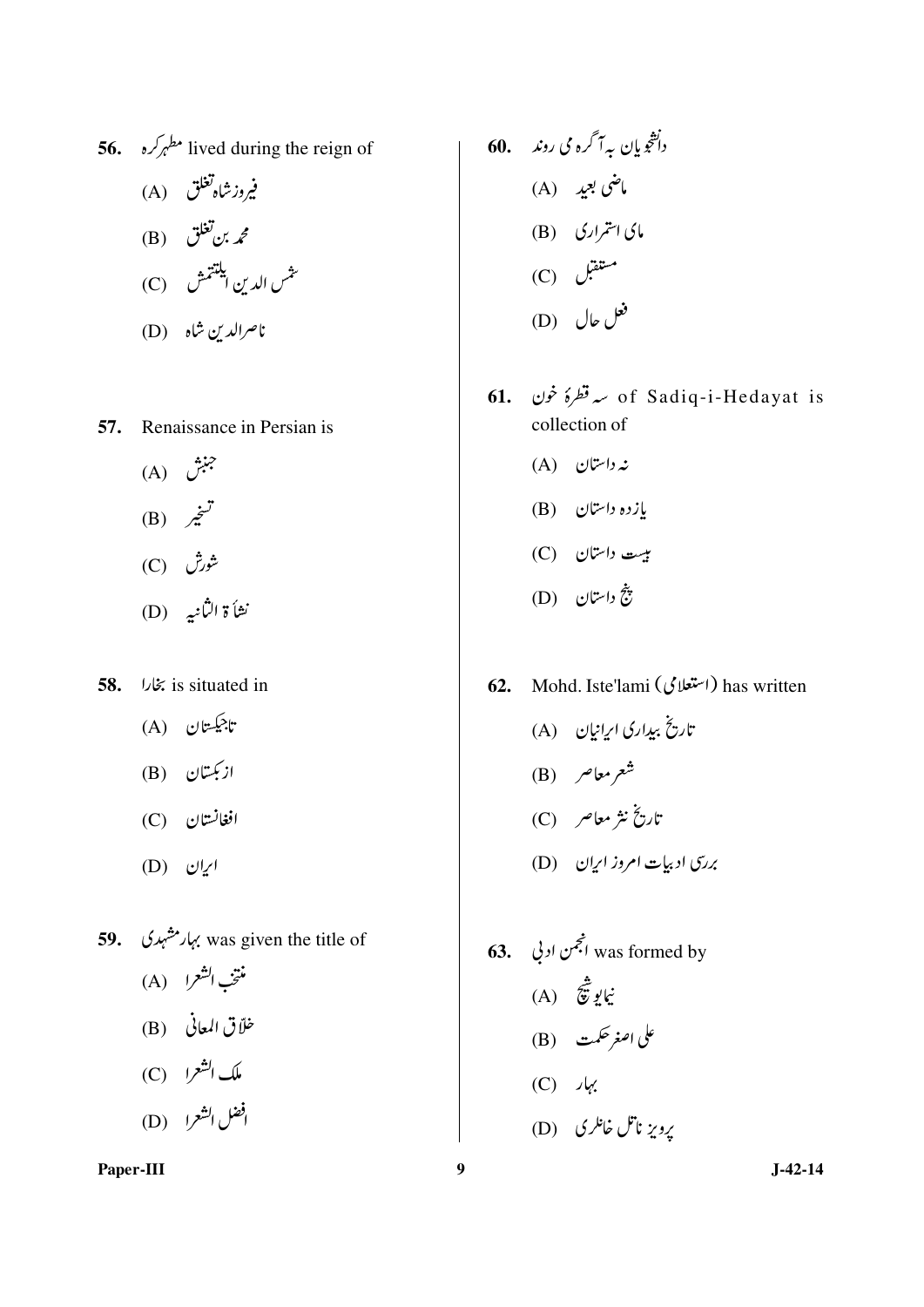- 64. ارالفنون was founded by
	- امپر کبیر (A)
	- ناصرالدين شاه (B)
	- $(C)$  (C) مماس مرزا
	- على قلى مرزا (D)
- 65.  $\dot{\theta}$   $\ddot{\theta}$  flourished during
	- $(A)$   $\psi$
	- $(B)$  ففوي حا
	- $(C)$  کیبلوی ھا $C$
	- قاجارى ھا (D)
- **66.** مکومت مشروطیت مق**ل 66.** Was granted by مظفرالدين شاه (A) رضا شاہ (B)
	- محم**رشاه قاجار (C)**
	- ناصرالدين شاه (D)
- 67. preferred to write in ابوالقاسم قائم مقام
	- فارسی ساده (A)
	- فارس مقفّی (B)
	- فارس<sup>مبی</sup>جّع (C)
	- نثر مصنوعی (D)
- was a سيد جمال الدين افغاني 68. رهبر سایپ و مذہبی (A)  $(B)$   $f^{\dagger}$  $(C)$   $\mathcal{Z}^{\dagger}$ 
	- کارمند دولتی (D)
- **69.** ملی اکبر دھمخدا **69.** Was born in تفليس (A) گورگان (B) (C) تہران  $(D)$   $\mathcal{C}'$
- 70. Yadgar-i-Jamasp (يادگار جاماسپ) براین م Sadiq-i-Hidayat is a translation from
	- (A)  $\sqrt{z}$ انگلیسی (B)
	- $(C)$  پېلوی
	- فرانسرای (D)
- 71. The monthly  $\dot{\vec{z}}$  was edited by
	- جلال آل احمد (A)
	- سعیدی سیرجانی (B)
	- طالبوق (C)
	- یرویز ناتل خانلری (D)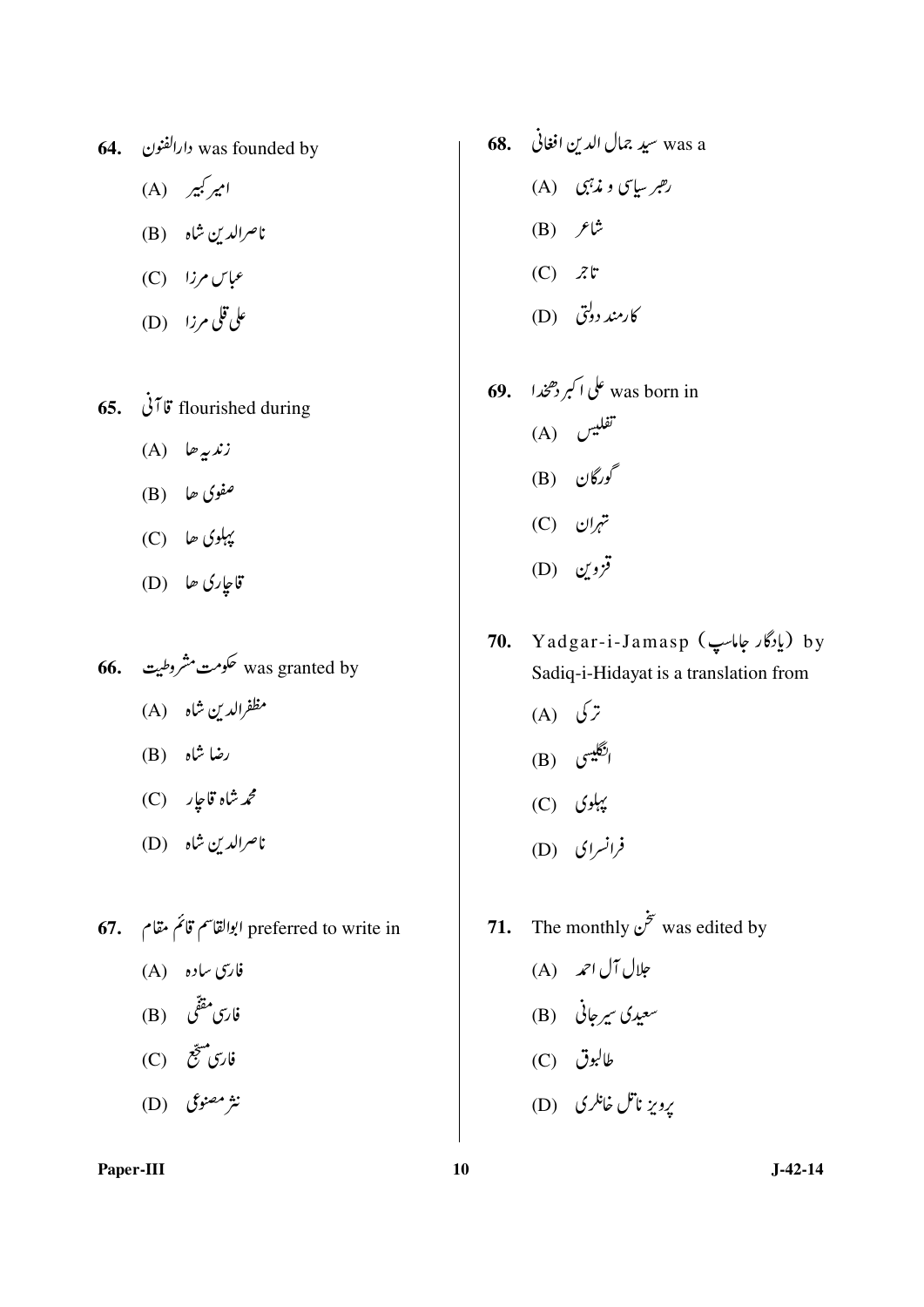- 72. نیمہُ شب بازی  $\dot{\mathscr{Z}}$  is a collection of stories  $by$ 
	- صادق چوبک (A)
	- صادق حدایت (B)
	- C) زاده (C)
	- نصرت الدوله (D)
- 73. Which Persian poet belongs to a Royal family ?
	- $(A)$  (A)
	- $(B)$   $(\dot{\zeta})$
	- $(C)$   $\dot{\mathcal{G}}$
	- هيم يک ازاين (D)

74. Bidel Dehlavi's poetry is a model for

(A) نارر ناررپور  
\n(B) قر<sup>و ا</sup>عیں  
\n(B) فرغ فرخزار  
\n(C) 
$$
\phi
$$
 نہری میری  
\n(D)

75. 
$$
\int_{\alpha}^{1} f(x) \, dx
$$
 is known as \n (A)  $\int_{\alpha}^{1} f(x) \, dx$  \n (B)  $\int_{\alpha}^{1} f(x) \, dx$  \n (C)  $\int_{\alpha}^{1} f(x) \, dx$  \n (D)  $\int_{\alpha}^{1} f(x) \, dx$